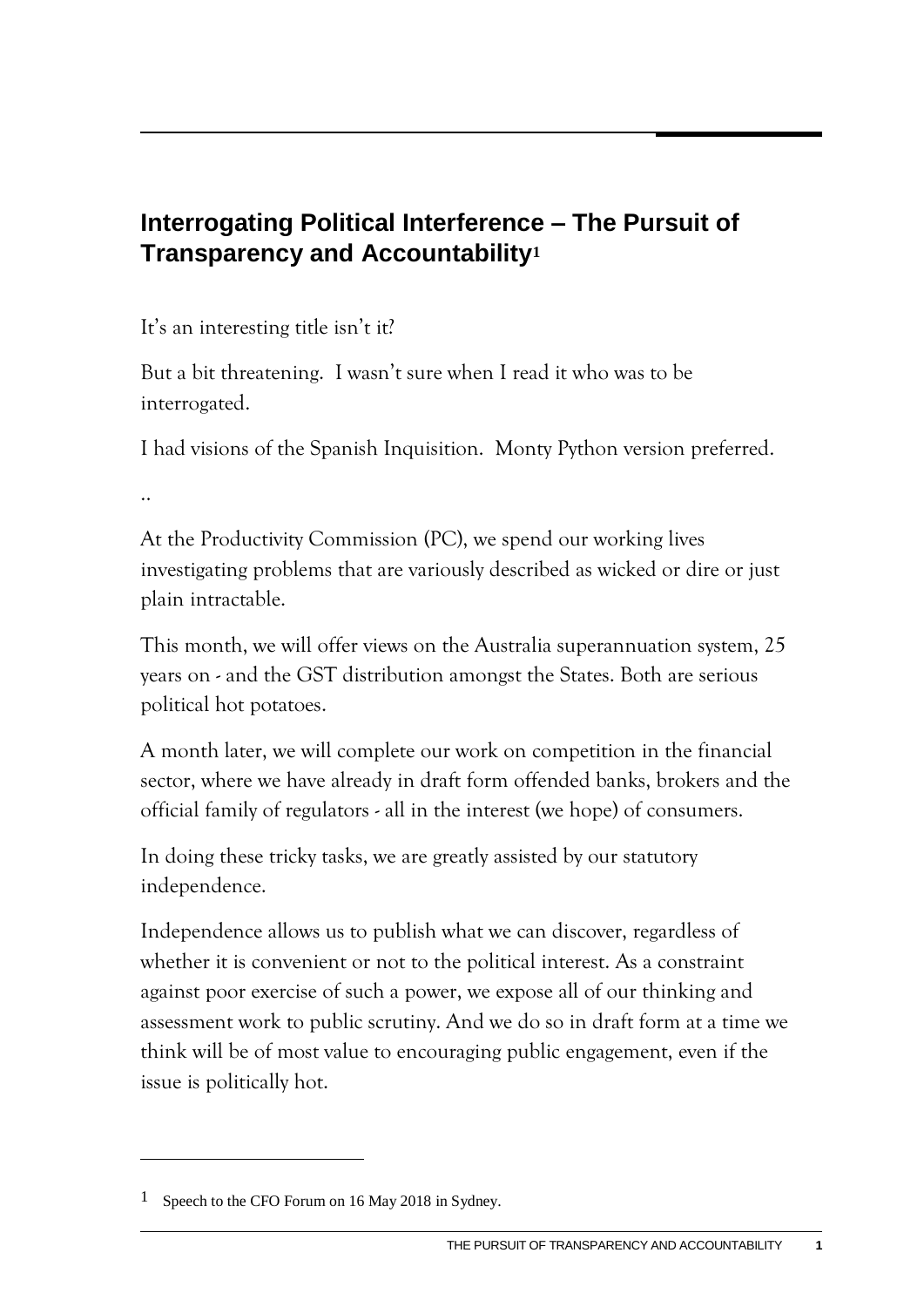Once tasked with an Inquiry, we do not seek or receive any guidance from the political level.

From the point we receive a Terms of Reference, the Government is never in control of our product and generally not even aware until a few days in advance of publication where a draft report is heading.

This arm's length structure is in a net sense immensely valuable to the quality of the work; and to the public debate on the matter under review. We can be and are trusted with information that is not available to government. We have a choice to make, when this happens, over how to use it publicly, since all our work is published. But at least we obtain that information.

..

Independence is apparently a very easy thing to exercise, but a hard thing to exercise well. It requires a strong mental commitment to resist the temptation to become an insider. And more judgment than might be evident at first glance.

To illustrate, let me observe that if you are the High Court, you can choose to publish a decision in the middle of Budget week. The separation of powers should be well understood; and if not, it does no harm at all to see it being reinforced amongst Ministerial advisers, journalists and bloggers.

But if you are the Productivity Commission, can you publish with the same complete indifference, as the Judiciary may?

Our objective is to see our work given as much opportunity to be considered by as many as possible.

We might look at Budget week and say the likelihood of our work being given attention is much diminished by the competition for share of voice. If so, we choose another date.

But the choice remains ours.

..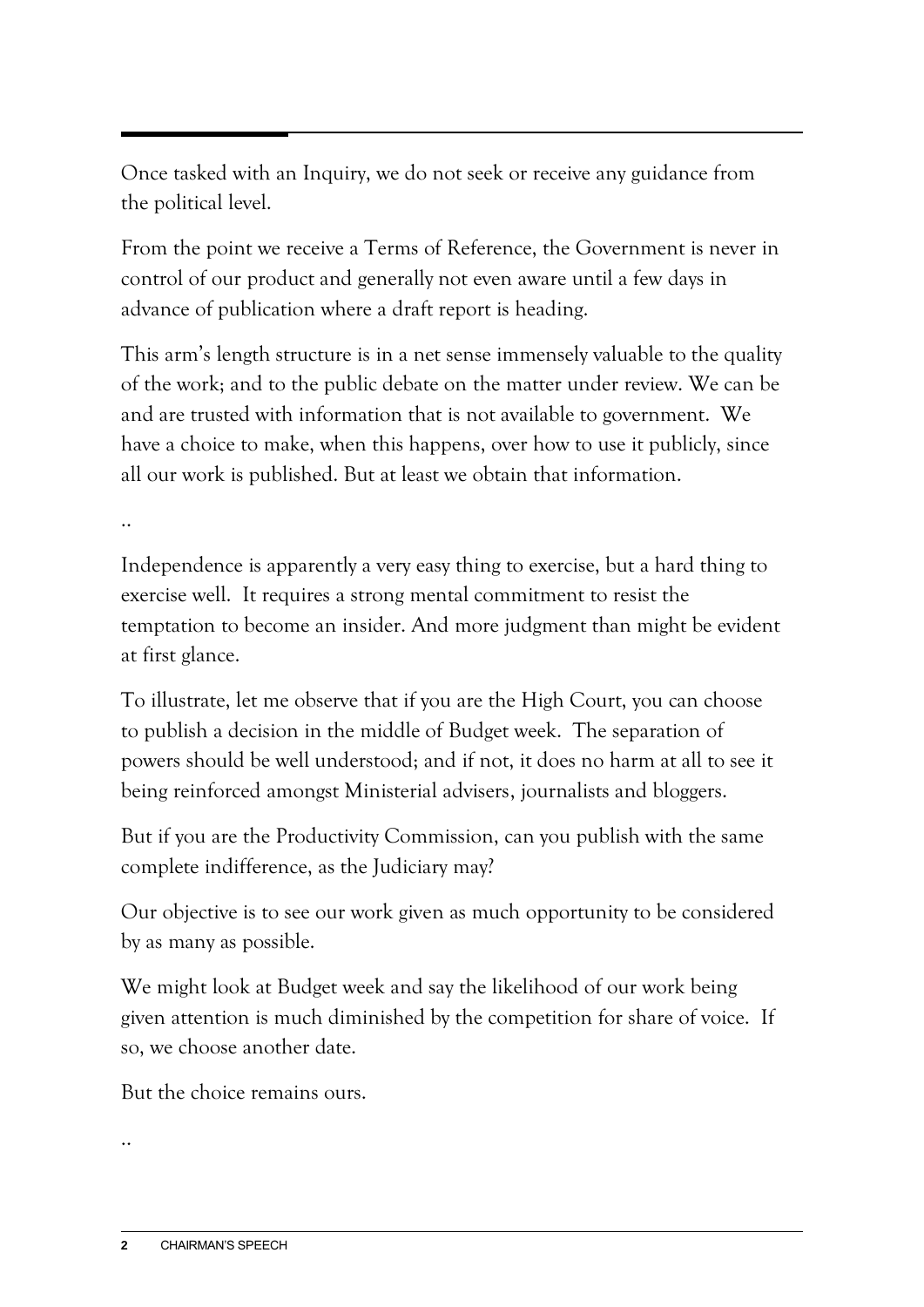Our work rarely comes to us without a back-story. The pressure and politics of how we get the gig can affect how we are able to do the task. There is no evading this.

Sometimes, tasks are bounced to us after everyone else has had a say and yet the problem remains unresolved.

This means we are often left with a badly bruised environment in which to attempt to gain enough trust and co-operation (and data… don't forget data) in order to break through the accumulated angst from those under review.

The investigation we currently have into Competition in the Australia Financial System is a good example. The first reaction of banks was to tell us how many inquiries they had recently faced and how much these had cost.

This was a legitimate gripe in one important sense: there have been limited outcomes achieved, for all the inquiry effort to date.

Our inquiry was not, however, into the more lurid aspects of behaviour or advice or greed or compliance. It was into competition. David Murray's 2014 successor to the Wallis Inquiry of 1997 found itself unable in the time allowed to do an analysis that could demonstrate the sector was competitive across all of its major product lines.

Murray was right to be uncertain, in our view.

…

We are at other times tossed the ball when governments hope to make a matter go away.

This is generally a mistake. There have been PC inquiries that have sunk quickly, with no trace of their passing. But not enough to make this a wise strategy.

In my time, a couple of the tasks we were given immediately after the election of the Abbott government were of that ilk – matters that from Opposition might have looked like excellent candidates for exposure and reform but, once in government, might no longer look so attractive.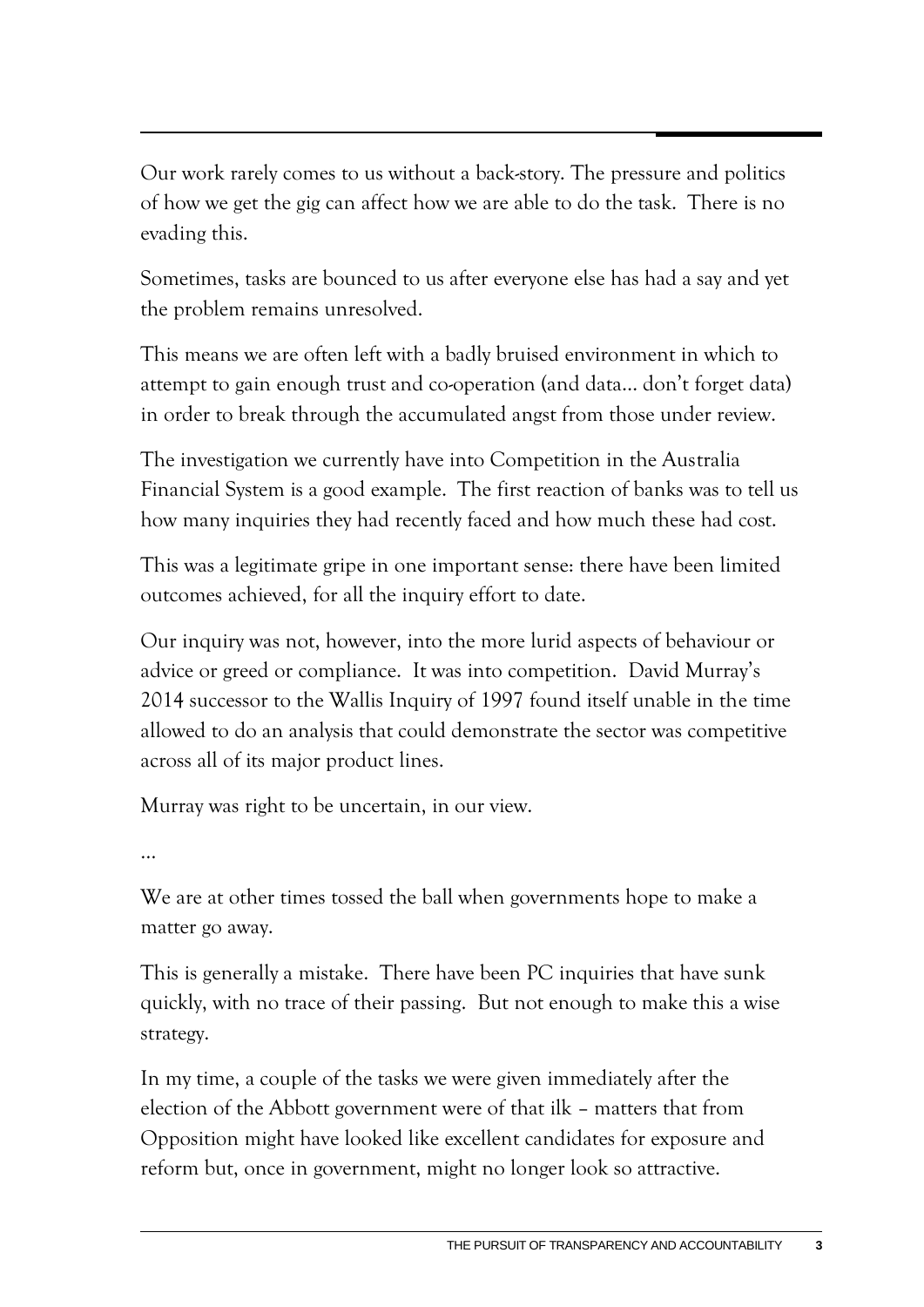Natural Disaster Funding Arrangements might be such an example. Not much of a result came from our recommendations about eliminating stamp duty as a burden on already-expensive policies; and on the wisdom of spending less after the event by spending more before it on prevention and mitigation of risk. Particularly in areas where the events are likely to recur more often, with climate change.

Still, the report doesn't go away. The insurance industry from time to time revives interest in it, generally after every major disaster.

But government remains impervious. There is, it seems, no political cost to spending whatever it takes after a major disaster.

As the head of the Department charged with containing and suppressing the tragic Black Saturday bushfires in Victoria in 2009, I feel very frustrated every time a government announces with not much thought but a lot of media headlines, 'We will rebuild'.

In some places, we should not rebuild. And as time passes, we see that people themselves choose not to rebuild.

....

On the more uplifting side, sometimes at the PC we are given a task when governments genuinely want system design that will change an impossible situation for the better.

The National Disability Insurance Scheme (NDIS) is substantially based on a design we put together in 2011. This is the classic wicked policy problem. It is a highly desirable social response to an episode long filed away in the too hard basket, or put down to just bad luck. But it is incredibly expensive.

The effort to create it will directly improve the lives of about half a million Australians, plus their carers.

The scale is hard to grasp. At more than \$20 billion once operating in full, it will cost about two thirds as much per annum as the Australian Defence Forces.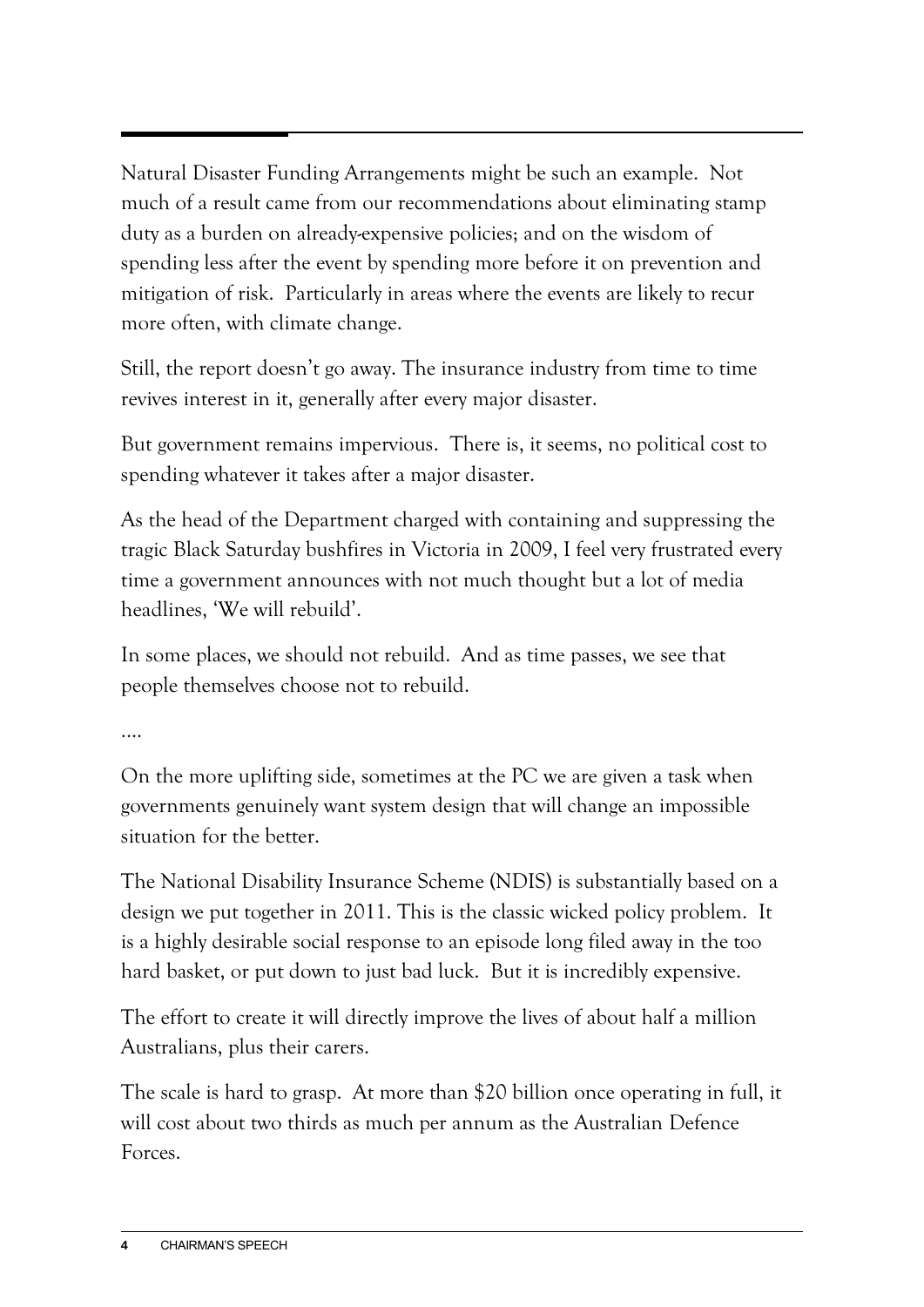It will also – on our projections in 2011 and subsequently shown to be pretty accurate – create one in five of all new jobs in Australia in the latter part of this decade.

So when we hear of the latest claim for a government subsidy to support a coal mine or create a space agency, as CFOs you will know how easily exaggerated and misused the numbers are that suggest tens of thousands of new jobs, or some such.

In the case of the NDIS, the opposite is true. If the scheme achieves its objectives by the time of full operation, it will necessarily have been one of if the not the - major contributor by government to the persistent growth in employment in the second half of this decade. And those jobs will persist. And they skew in distribution towards regional centres as well as capital cities.

We did a review of the NDIS transition last year, five years after our first Report. It was pretty quickly shuffled out of the news cycle. But it will come back, and soon.

The political feedback to us after that Report was mainly along the lines of wishing it was simpler and less costly.

There's no solution in wishful thinking, and more attention should be paid instead to what is going awry with the transition from various State-based schemes to a fully operational national scheme.

We show pretty clearly that the early start before planning was complete means that the task will take longer than expected; and that the additions that were made to basic design as originally proposed have opened up some further risks.

Denial is a common response to unwelcome advice. And perhaps we should make allowances given the sheer immensity of the undertaking.

But in this case, unless a conscious decision is taken to slow the rate of transition, improve the resources for individual plans and ensure States stay active for longer than they might have planned, there will be serious consequences for some of the most exposed members of our community.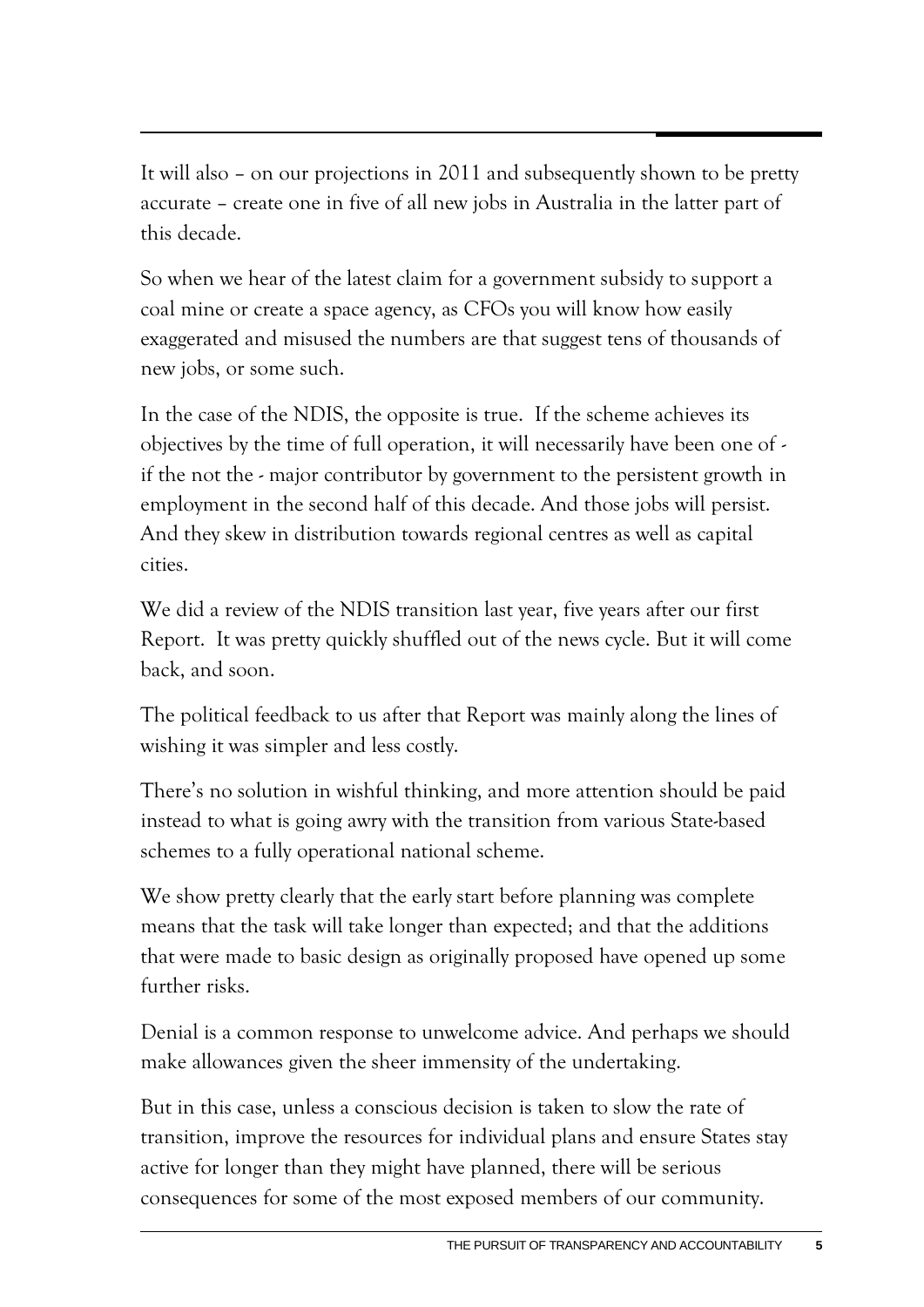Despite these negatives, if common sense prevails - as it should - we could then also reaffirm that despite its cost the program will offer more in economic and social benefits than that large annual number.

..

Finally there are pieces of work we ask the government of the day to authorise us to do. We do this even though we can initiate our own work.

We do this because one of the limiting factors in own-motion research is that the Government is not morally obliged to do anything with that work.

We could still exercise our independence of thought and feel good about that. But the taxpayer may not get much for the investment of our expert time.

This is one of things that separates us from academics – we need to do our utmost to deliver not just the right answer but to the right audience, and at the right time.

And since all our work is published, even if a Report is initially ignored, the advice will persist as long as the data and evidence behind it remains accurate and relevant. Some reports, like our work on problem gambling, remain the extant benchmark for work in the area even globally, 8 years after completion.

Most recently, we sought and were granted the right to do an inquiry into the impact of the digital economy and specifically about the huge growth in the value and use of data.

That report was completed 12 months ago.

In a very quick turn-around, the Government announced in the Budget last week its willingness to implement one of the key recommendations - to give consumers a legislated Right to control their data, where it has been collected and stored by a company or public authority.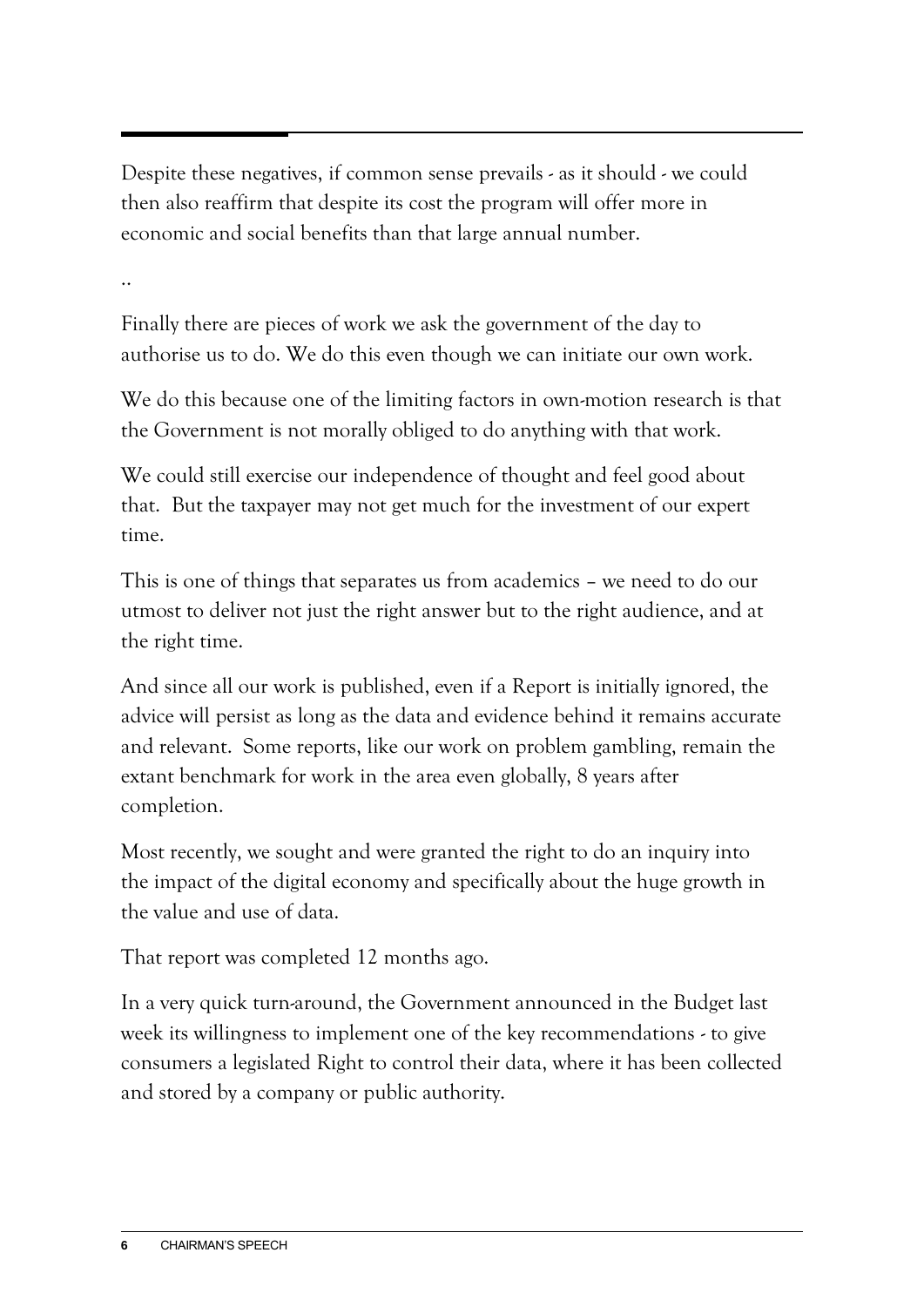This is a joint Right, such that the data collector also retains its ability to use the data. One of the great beauties of data is that many parties can simultaneously benefit from it.

The rapid development of digital data and its use to identify better the interests of consumers is in principle a very desirable innovation.

As the digital revolution has unfolded, data in a public policy sense has remained in the analogue age. Viewed primarily as a cost, and as a threat (to privacy). And so it is, of course.

But focusing on that alone has allowed the great beneficial possibilities of this new resource to pass us by.

From our Report's analysis, the efficiency gains that a joint right to control your data offers - via better targeted investment in marketing, scope for improving customer loyalty, rapid expansion by new entrants to markets, pressure on high margin businesses - are going to be important to lifting the poor rate of productivity growth in the modern Australia economy.

The scope for the practical applications are very much larger than the obvious Amazon or Deliveroo or Uber impacts in marketplaces we see today.

Once they have the right to do so, data trading by consumers would provide the ability to direct a current data holder (a bank, an insurance company, a telco, a health service) to transfer the individual's data, safely, to multiple potential suppliers of services where a consumer thinks it will benefit them.

Thus an ability to get a better offer from a new bank, energy company, or insurer; or to get a second opinion from a specialist without having to get another referral or repeat a series of tests.

And the public sector is a big opportunity for data-based reforms. *My Health Record*, in which governments have spent heavily to create a digital data system, is still a misnomer – it isn't your health record. By law, it's the doctor's property. This new Right should change that.

Around the world, people are becoming aware how valuable their data is. While some countries are ramping up the right to be forgotten – relying on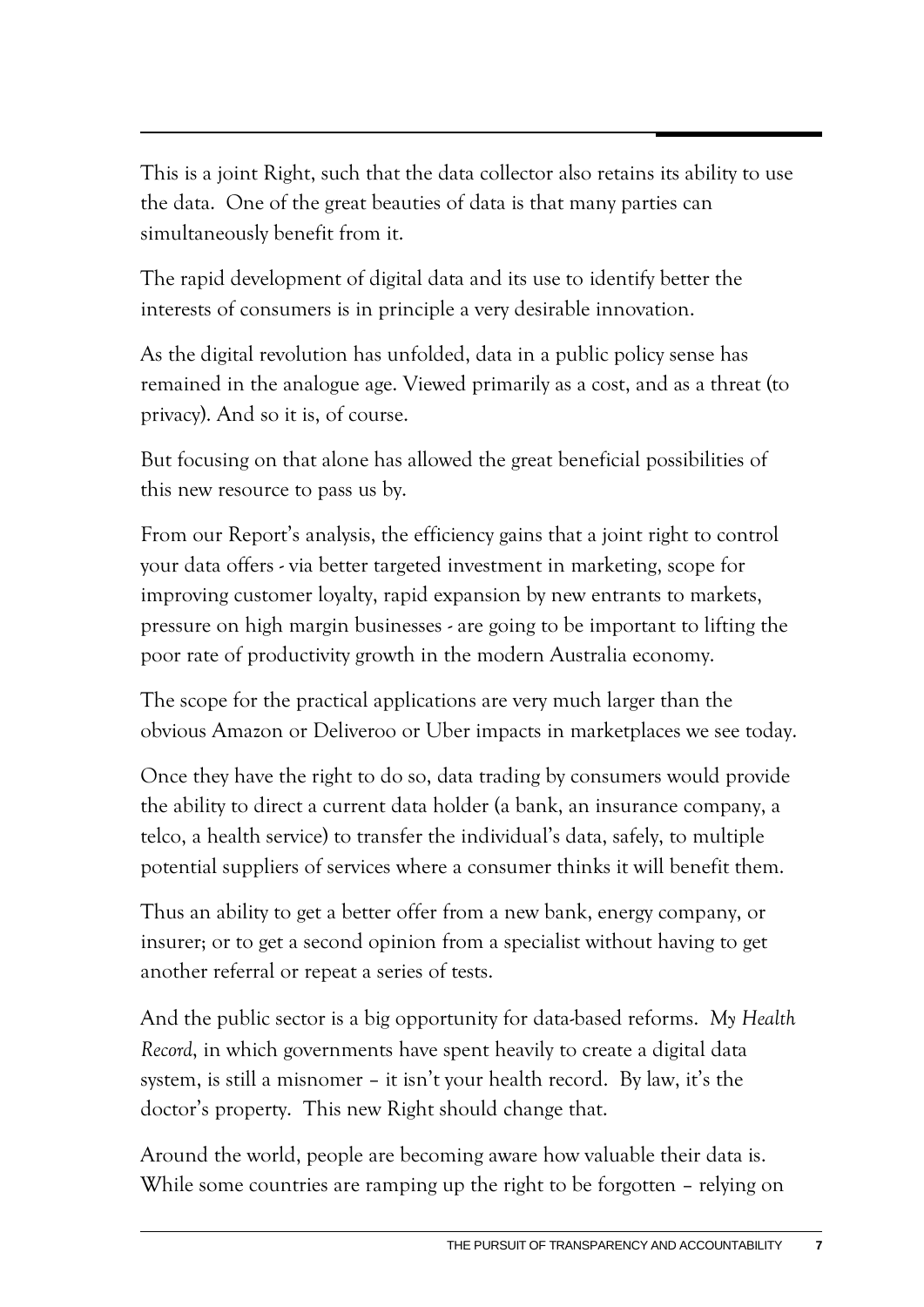the supposed destruction of data – we have proposed to emphasise the opportunities rather than the threats.

Via this we are more likely to find the truly transformative activity that extends consumer benefit from unpriced activities like social media to actual price shifts across multiple mainstream markets.

It took many years to find the truly transformative uses of electricity, refrigeration and IT. If productivity is to lift again after a poor decade or so, the opportunities in digital data cannot be ignored.

And so there will be sector-by-sector negotiations to be undertaken.

Open banking is the leading edge of the new policy.

..

The common factor in all of these pathways to the kind of rigorous public inquiry process we run is that the results – and all the supporting information, modelling etc. – will be our assessment, completely independent of a government perspective.

We have been successful in recent inquiries – the GST distribution, Access to Data and the Financial System – in getting Departments of State to contribute formal submissions in more depth than just a recitation of government policy.

Thus if a Minister wants to have a view, we strongly encourage hearing about it via a public submission. Fully transparent, and covered in the media to the extent that it is of public interest.

Ministers do ask for briefings at times about where we are at; but we do not accede to such requests.

Our preferred way of handling matters that may concern Ministers – such as when there is public contention about what the Commission is doing during an Inquiry - is that a Commissioner or I will make a speech. Bring the matter out into the open. And no negotiation takes place. The Treasurer is made aware we will be speaking publicly, but has no say in what is said.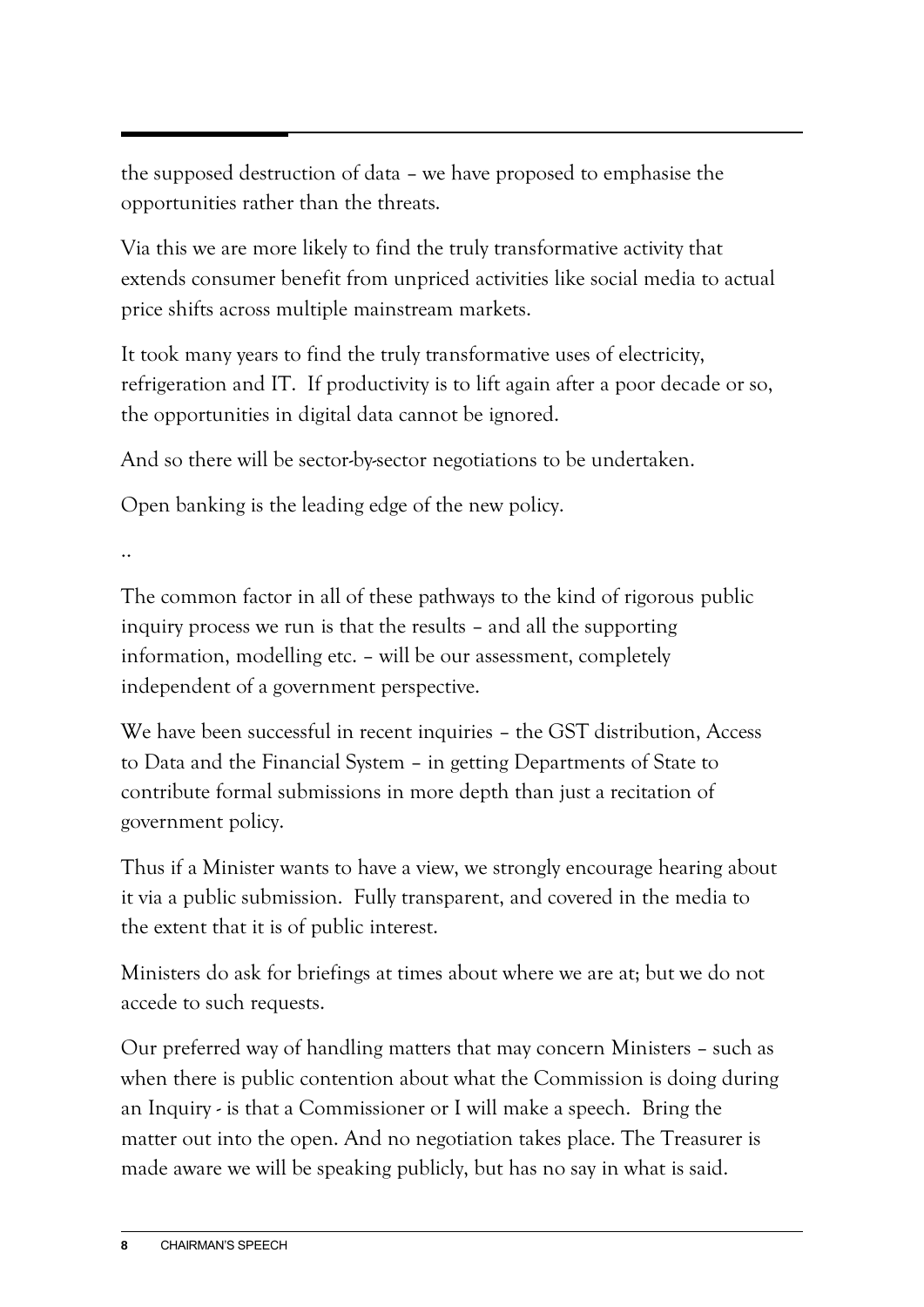This illustrates another of those judgments that go with independence. The public expectation that independence means no exchange or negotiation is demonstrated by the shock that pervaded the Royal Commission process when the independent report of Clayton Utz turned out to have gone through 25 iterative exchanges with the board and senior management at AMP.

The definition of independence is being constantly stretched. The damage to that lies in the strain it puts on the credibility of the report.

We are very sensitive to this.

..

What we do ourselves, we also see as desirable in others.

The Productivity Commission has long advocated for greater transparency in how key government decisions are made.

Our *Shifting the Dial* Report put together a 5 Year process to lift productivity and national income growth in Australia. In its chapter on government, it proposed transparency improvements in both Budget process and forecasts. We outlined the constantly shifting fiscal strategies of the Commonwealth over the last ten years, and set out ideas drawn from practice elsewhere that would improve the credibility of government planning.

In major infrastructure projects and bilateral trade agreements, transparency of decision-making and credibility of assessments also remains weak.

Infrastructure at least is alive to the credibility problem it has, after failed projects and the need – if it is ever to attract the kind of superannuation investment much loved by boosters of urban development – for credible data and publicly-acceptable processes.

Infrastructure Australia, Infrastructure NSW and Infrastructure Victoria are positive forces for better advanced planning.

Trade policy remains unreconstructed and conducted without transparency.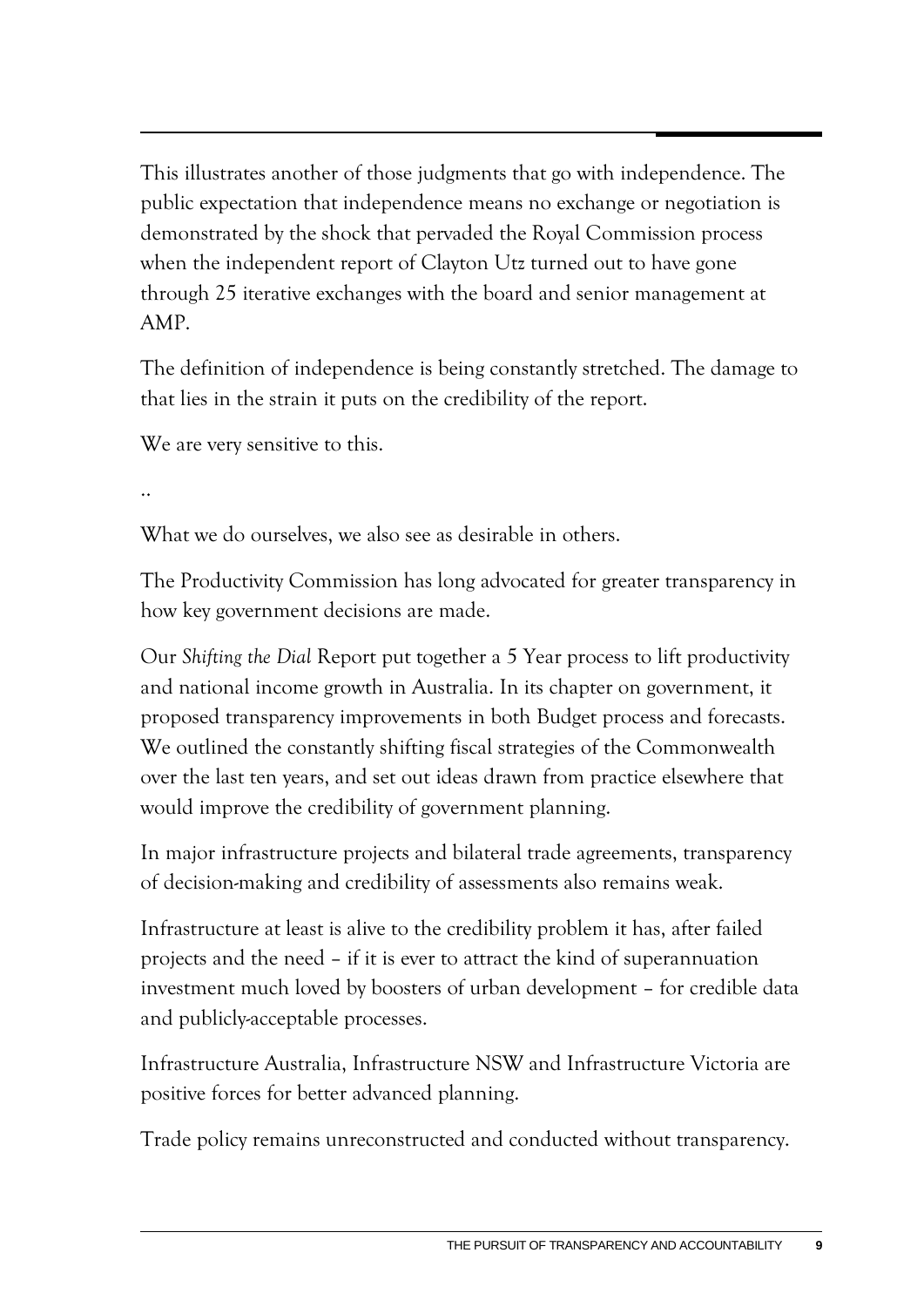We are often accused of naiveté in this advocacy, as if no one in this organisation has ever encountered claims for commercial confidentiality or the sensitivity of negotiations. We are not as unworldly as our critics like to think.

But we have seen the evidence: transparency is the very best antidote to ignorant, biased or corrupted decision-making. And also the sole pathway back to credibility, when absurd forecasts of immense benefit prove to be illusory.

For a start, an obligation to publish the assessments before the final commitment – to a treaty or project - prevents a lot of poor decisions being made.

Trade agreements remain mired in hidden processes, and analysis is less than independent, even that which is published after the event. The only genuinely independent analysis of the 2004 Australia-US bilateral trade agreement, done by the Australian National University, shows it to be a rank failure from Australia's economic perspective. Our 2010 Inquiry Report made similar observations.

This does not bode well for the development of future trade deals in a world of where Trump-style trade policies based on leverage rather than shared benefit may become commonplace. Truth being the first casualty in wars.

We see Regulation Impact Statements that are written only as an afterthought, and often with so little impact on the policy in question that even where a major flaw is discovered, there is no time left to go back and address it.

Possibly the most extraordinary example of this in recent times for my money is the regulation assessment for the VET fee HELP loan scheme, which identified a lack of basic audit or student protection standards, but resulted in no one – not the Parliament, not the Minister, not the Department – being able to insist that these be incorporated into the design. A cool \$3 billion may have been lost in rorted payments as a consequence.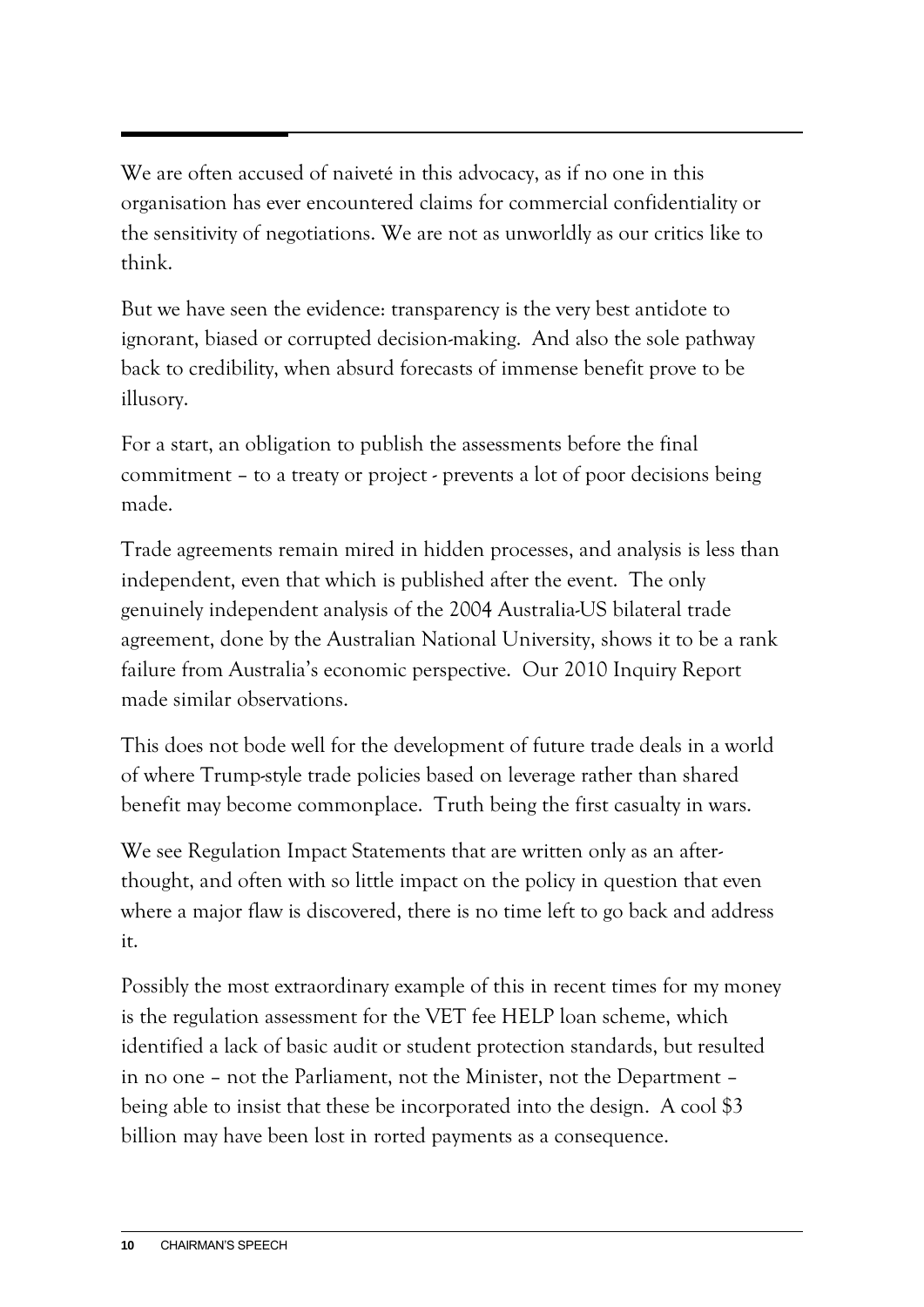Too late, perhaps, they saw the problem, they even wrote about it but they couldn't or wouldn't insist on it being addressed. Thus happened all along the chain of decision-making.

So in terms of today's topic, it is never going to be enough to rely on transparency as a full offset to political insistence on an outcome. We have to have a willingness to choose the time when the information will have most public impact.

It's never enough to be right, is something I say to our graduate groups. You need to be right, at the right time and with the right audience.

It would be nice to think that the regulation review system has been better applied since that date. But if anything it just appears to have fallen out of favour.

..

It is a common theme amongst public policy leaders in Canberra to bemoan the lack of willingness to take risks and manage change effectively amongst today's public servants.

The reason in my own assessment is that too little attention is paid today, at the outset of a process, to identifying and locking down agreement on that will-of-the-wisp object, the public interest.

Even as Ministerial advisers, lobbyists, friends of the Minister (in one case in my own career, the wife of the Minister) and other assorted hangers-on attempt to shape the final outcome to suit their personal interests.

These interests can't always readily be described as political interference. Sometimes they can be personal prejudice. They may simply be misguided. Some defy any explanation at all.

But the task of resisting them by logic, reason, evidence, persuasion, charm, flattery or all of the above is a significant part of what makes a public servant the effective defender of the public interest.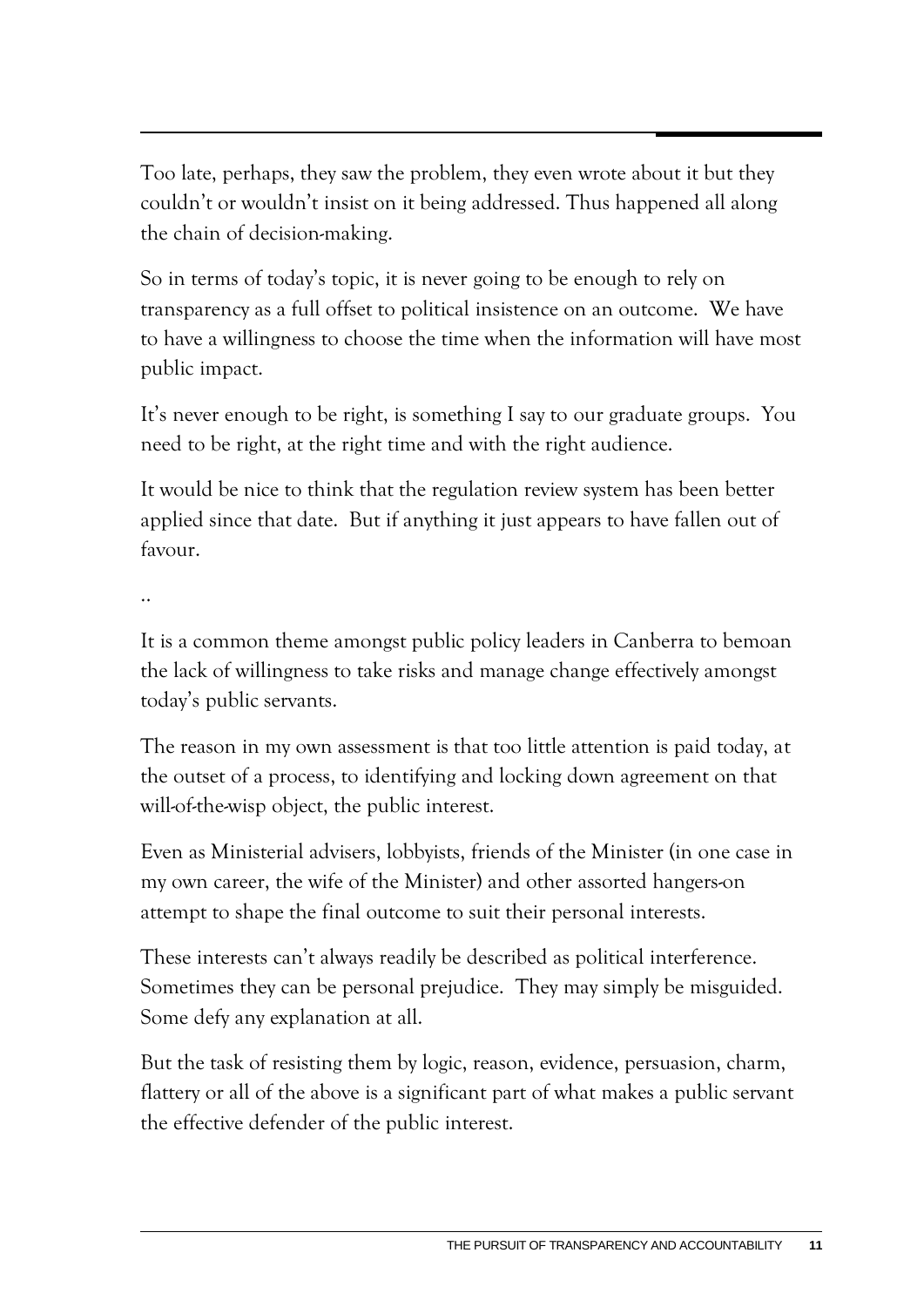It is of course readily possible that what I may see as the public interest is not what you see. Such is the nature of the beast.

The way to avoid getting that wrong – and nothing in public policy-making is any prettier than the processes you go through as CFOs to ensure Boards are acting in the firm's interests when they make decisions – is to base your assessment on objective information. The more likely you are to face bias or preconceived truths or just wilful ignorance, the more confidence comes from data.

It's what we specialise in at the Productivity Commission. It's the reason our reports often go so deeply into detail. We will not adopt - untested - the commonly held wisdom. We must validate it.

Academics in public policy write quite dense papers about the public interest, most of which are not much help to the public servant sitting at his or her desk wrestling, in response to pressure from various self-interested entities, with that great question of why are we doing this? And so increasingly the public servant has learned not to ask.

It's not a philosophical question. It should lead to a considered judgment on what we are meant to be delivering and to whom, and a genuine attempt to see if we are likely to achieve it.

The authority to wrestle with that problem should be reinvested in our senior policy cohort across the public sector. Authority means the ability to question – perhaps not interrogate - the political directive if inconsistent, and not to be punished for doing so.

Political leaders generally like to think they are elected to make the decisions and most often that is right.

But not in ignorance of the consequences of those decisions.

You don't have to be a bloody menace in doing so, as one former head of Prime Minster and Cabinet Department so eloquently stated publicly in my time (not to me, not that day anyway). You just have to be sure that the consequences of departure from the public interest objective are well understood.